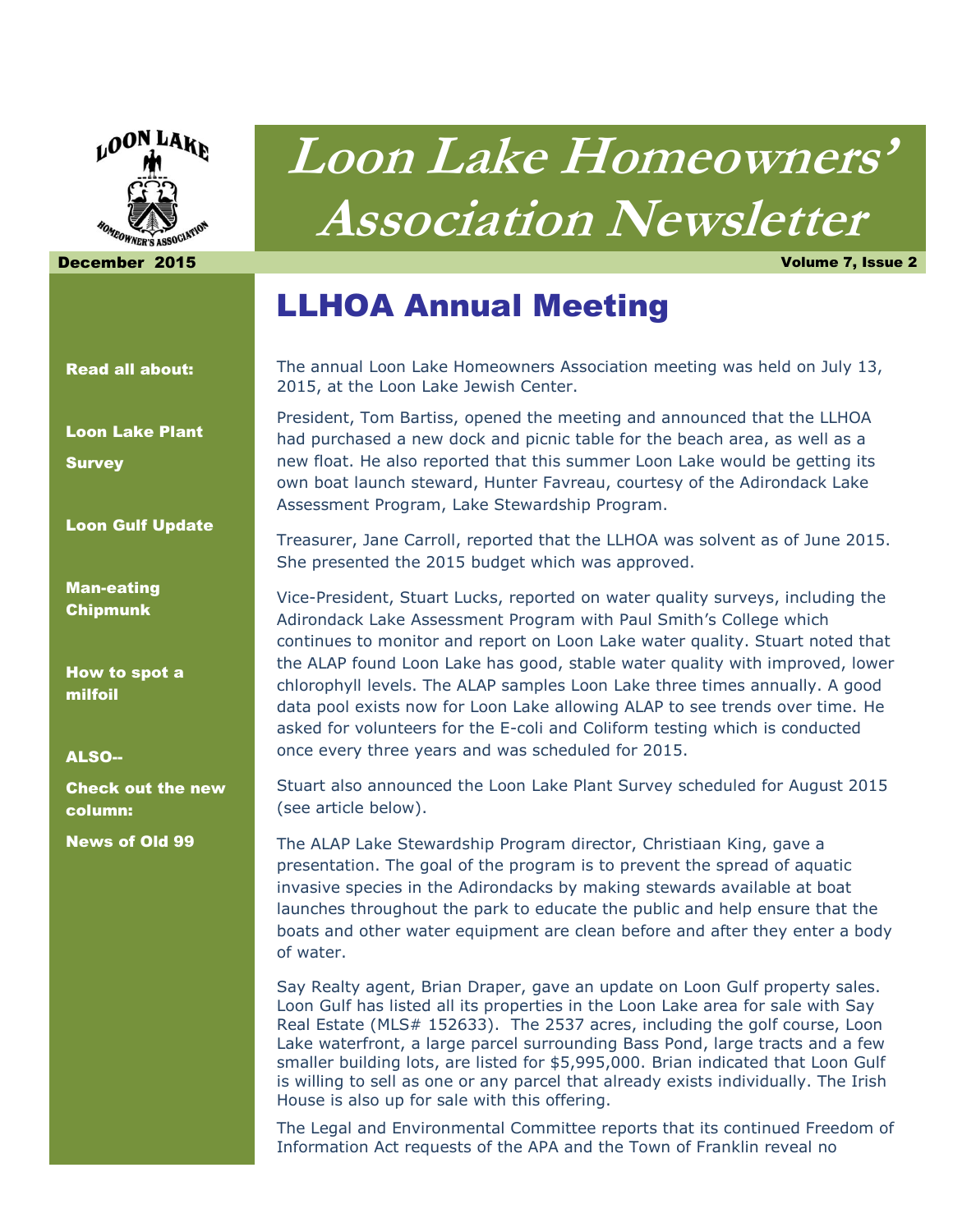

**Loon Lake Homeowners Association PO Box 219, Vermontville, NY 12989 E-mail: [president@loonlakehoa.org](mailto:president@loonlakehoa.org)**

#### **BOARD OF DIRECTORS**

**Tom Bartiss [president@loonlakehoa.org](mailto:president@loonlakehoa.org) Stuart Lucks [vicepresident@loonlakehoa.o](mailto:vicepresident@loonlakehoa.org) [rg](mailto:vicepresident@loonlakehoa.org) Jane Carroll [treasurer@loonlakehoa.org](mailto:treasurer@loonlakehoa.org) Brenda Gewurz [secretary@loonlakehoa.org](mailto:secretary@loonlakehoa.org) Zev Hershtal [zevh@sympatico.ca](mailto:zevh@sympatico.ca) George Johnson [keyofc@rcn.com](mailto:keyofc@rcn.com) Walter Palawasky [wpalawsky@hotmail.com](mailto:wpalawsky@hotmail.com) Murray Vasilevsky [murray.vasilevsky@mcgill.ca](mailto:murray.vasilevsky@mcgill.ca) George Waddy [geowaddy@yahoo.com](mailto:geowaddy@yahoo.com) Leonard Wisse [lhwisse@gmail.com](mailto:lhwisse@gmail.com)**

**Loon Lake HOA Website: [http://loonlakehoa.org](http://loonlakehoa.org/) Contact: Webmaster@loonlakehoa.org**

**Editor: [newsletter@loonlakehoa.org](mailto:newsletter@loonlakehoa.org)** pending requests for development in Loon Lake. (See article below for more details of Legal and Environmental Committee activity.)

The Communications Committee reported that it is considering ways to maintain contact with members throughout the year. The Committee is focusing on fundraising for the new float. The Board, with the assistance of the Legal and Environmental Committee and the Communications Committee are also considering whether a legal defense fund for development issues in Loon Lake is needed and how the funds might be raised.

Elections were held for the following LLHOA Board of Directors positions that had expired: Treasurer (Jane Carroll), Secretary (Brenda Gewurz) and Members at Large (Murray Vasilevsky, Zev Hershtal, and Leonard Wisse). All agreed to serve another term, and all were reelected. Many thanks to these and all Board members for their service.

### Loon Lake Plant Survey 2015

Thanks to your contributions, we are able to work with Paul Smith's College Adirondack Watershed Institute annually to conduct an aquatic plant survey of Loon Lake. The survey consists of a three year cycle: two consecutive years the survey is conducted from a boat; every third year one of the AWI researchers dives in the water in a number of spots to take a closer look. This year was one of the 'swim' years, and on August 31, 2015, Sean Regalado of the AWI conducted the aquatic plant survey of Loon Lake.

The objectives of the survey are to (1) perform a comprehensive investigation of the aquatic plant community of the lake to determine if any invasive or nonnative plants have become established, and (2) map the native aquatic plant beds and quantify their species richness.

Results: No aquatic invasive species were detected in Loon Lake.

Many thanks to Stuart Lucks and others who volunteer their time and energy for this critical work. For a copy of the report, visit the LLHOA website: [http://loonlakehoa.org](http://loonlakehoa.org/)

## Getting the Know Invasive Aquatic Plant Species

By Hunter Favreau

I had the opportunity to attend the Loon Lake Homeowners Association annual picnic this year. As a boat launch steward from Paul Smith's College's Adirondack Watershed Institute, I brought aquatic plant samples and literature for interested association members. One of the samples I brought was variable-leaf milfoil, an aquatic invasive species. Milfoil is easy to confuse with bladderwort, a native aquatic plant that looks just like milfoil. The key difference between the two is that bladderwort has tiny bladder-like structures on the leaflets or stems, while milfoil does not. I spoke with roughly twenty individuals about the threats aquatic invasive species have on ecosystems, recreation, and property values.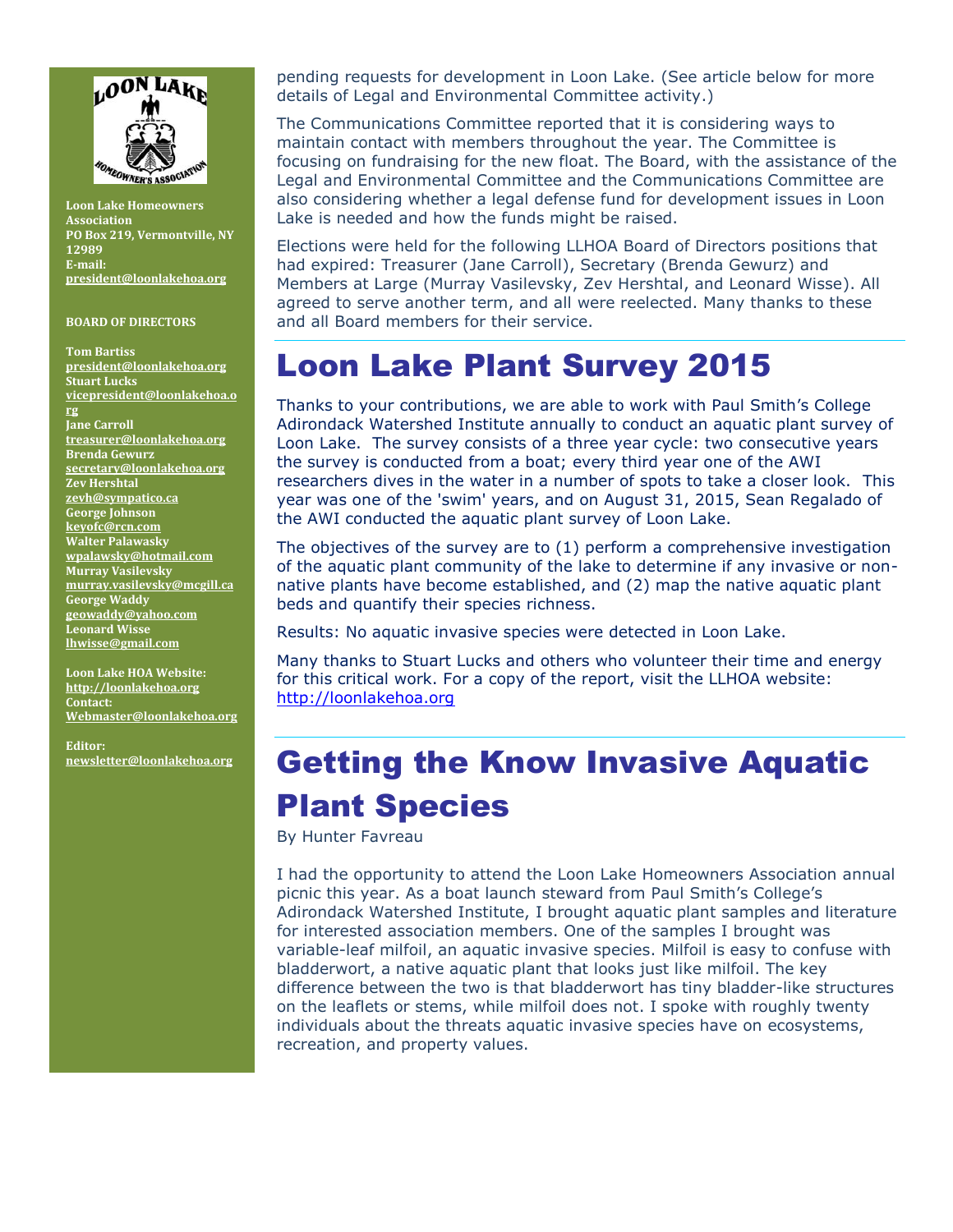

Milfoil specifically will grow dense beds that prohibit the growth of native vegetation, and then will form a canopy on the water's surface. This becomes an issue for smaller fish who seek refuge in the native vegetation; boaters and paddlers who recreate in the shallower water; as well as the home owner whose property value will likely decrease as a result of either harvesting the milfoil or from the lack of recreational opportunities.

To prevent the spread of invasive species the Adirondack Watershed Institute recommends using the clean, drain, dry method. Visually inspecting your watercraft and cleaning off any vegetation or mud that may be present is the first step. When a vessel is visually clean you greatly decrease the likelihood of transporting any invasive species. Then draining any standing water in either the bilge, live well or storage compartments further decreases the likelihood of transporting smaller organism such as spiny water fleas and zebra mussels in their early life stage. Finally, allowing your watercraft to dry between launching decreases the probability of there being any viable invasive species. The watershed stewardship program also offers boat inspections and decontaminations at the Saranac General Store on Route 3, as well as at Paul Smith's College behind the gym on Keyes Mills Road, and at the Second Pond boat launch in Saranac Lake.

### Support Your Loon Lake Community! **Aquatic Invasive Species Monitoring Needs All of Us**

Please support the ongoing efforts by LLHOA members working with the Adirondack Watershed Institute of Paul Smiths College to monitor Loon Lake annually. We need both funds and volunteers. See the flyer at the end of this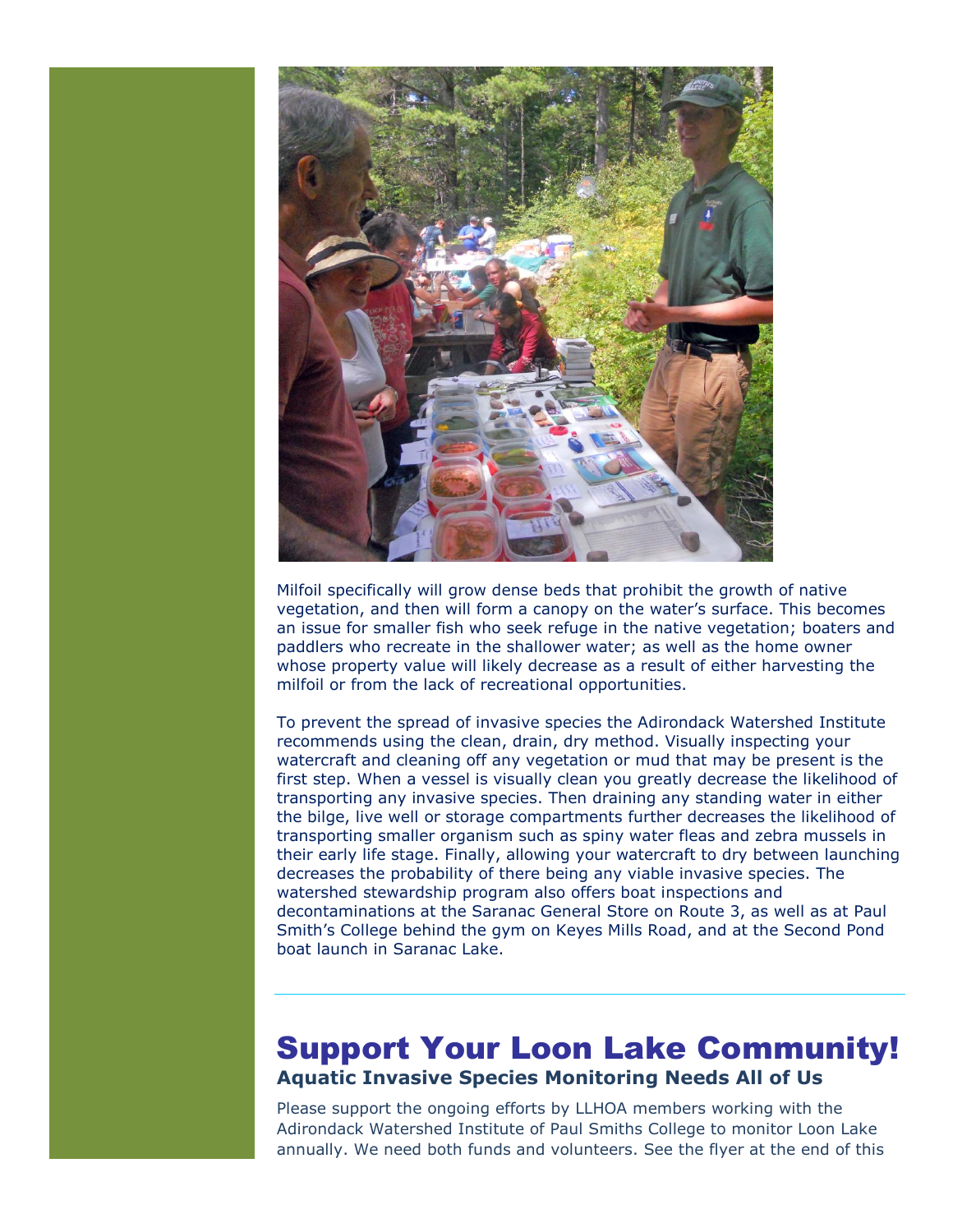#### **Do the Dues**

**The Loon Lake Homeowners Association provides our community with so many benefits - but we can't do it without you.** 

- \* Coordinating lake water quality monitoring
- \* Annual Picnic
- \* Communication about news, issues, events--including newsletters

\* Watchdog on development - working with APA to keep an eye on what's proposed for our lake

- \* Boat launch and beach access
- \* Boat wash & stewardship to prevent aquatic invasives
- \* Donation to local non-profits

If you have not yet paid dues for 2015, please send your check of \$40 to LLHOA at PO Box 219, Vermontville, NY 12989. Membership forms can be found at our website: [www.loonlakehoa.org.](http://www.loonlakehoa.org/) And THANK YOU!!

### Continued Monitoring of Loon Gulf Proposal and Property Sales

#### **Loon Gulf Property Update**

The LLHOA Legal and Environmental Research and Response Committee (LERRC) held a meeting on Wednesday, October 28, 2015. This committee and the LLHOA Communications Committee (CC) were formed to monitor the possible development of the Loon Gulf (LG) holdings after LG submitted a development proposal to the Adirondack Park Agency (APA) in March of 2013, and to keep Loon Lake residents informed. Beyond the proposal, no further steps were taken by LG until this year when the LG properties were listed with a local realtor. Some of the properties have been sold.

As the committee moves forward it will focus on the following:

- 1. Gain a better understanding of our legal rights so that we can effectively protest and control development which might have an adverse effect on the lake and the environment.
- 2. Prevent mass subdivision of the golf course property, specifically as it relates to safety and environmental impact with increased lake access.
- 3. Develop a list of questions for legal counsel, including:
	- o What rights does LG have to subdivide the golf course property in the hamlet?
	- o What control does the APA have over the subdivision of lots both within the hamlet and outside the hamlet, specifically the west side of the lake?
	- o LG owns the bottom of the lake. Does this give them any control over the use of the lake or the development around the lake?
	- o Regarding "lake access" properties owned by LG and others in our community, how can we map out the locations, define the exact use allowed and identify which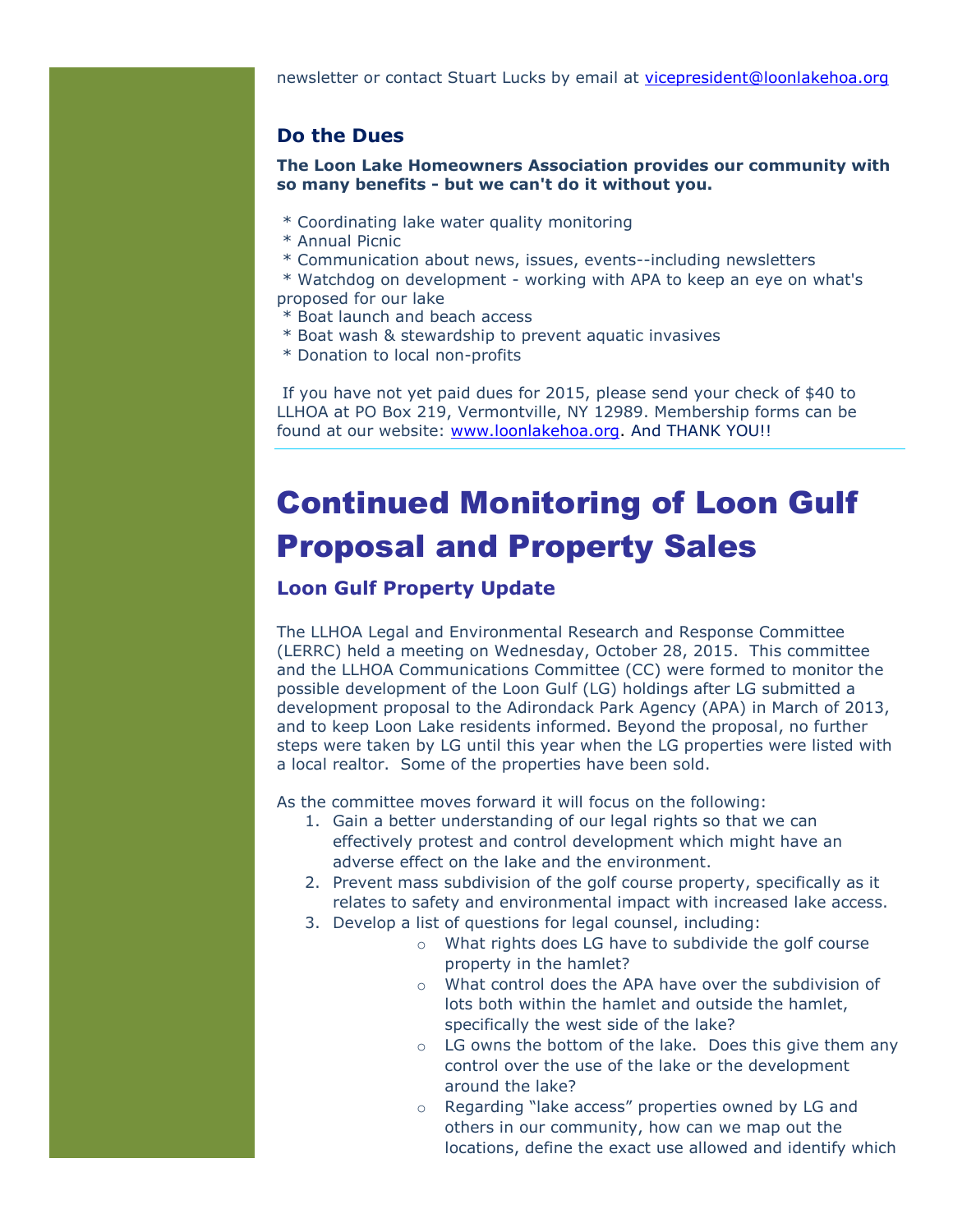properties (lots) are legally granted the access?

- o If a lot, regardless of size, has deeded rights to a particular "lake access" point, and is sub-divided, is each sub-divided lot granted the same "lake access" right?
- o Is there a point at which a particular "lake access" location could be deemed saturated – i.e.: a limit regulated by acreage or lake frontage?
- o Can Loon Gulf grant deeded rights (for "lake access") to a subdivided lot, which is currently undeveloped and not yet divided?
- o Can the community petition either the town or the APA to remove the "hamlet" designation from LG lots including the golf course?
- 4. Once a list is established, the committee will write an RFP (Request for Proposal), interview and select an attorney.
- 5. Consistent with mandates from the membership and the board, the committee will initiate a fundraising campaign for the purpose of engaging legal counsel.
- 6. Some of these questions may be answered through committee work
- 7. Tom Bartiss will study Community Forest Guidelines and Responsibilities
- 8. Our community will develop a strategy to establish ourselves as a viable negotiating partner should LG consider alternative options and alter their current sales strategy.

### That was the Summer that was

By Scott Muller

Loon Lake had quite a summer. A brief recap:

#### **Escaped Convicts**

On June 6, 2015, two convicted murderers, David Sweat and Richard Matt, escaped from Clinton Correctional Facility in Dannemora with the help of prison instructor Joyce Mitchell. After weeks of chasing various leads, officials discovered evidence of the convicts having hid in a hunting camp near Owls Head, a dozen miles from Loon Lake. Loon Lake was locked down with road blocks, and police visited homes in military style gear with automatic rifles. Route 30 was closed down for several days after Matt fired on a camper driving on that road, meaning a 50 mile detour for Loon Lakers and others travelling to and from Malone and points North. On June 26, police shot and killed Matt on the southern edge of Malone. Two days later, police caught Sweat who was wounded as he fled a police officer in Constable NY, near the Canadian Border. It was an experience we all hope will never be repeated. It certainly put a damper on early summer activities, more so than the black flies and mosquitoes that seemed to hang around for longer than usual this year.

#### **Breeding Loons on Duck Pond**

We're happy to report that a pair of loons on Duck Pond parented two chicks this summer. At last sighting, the chicks were nearly the size of the mother and we can all hope they return to the Loon Lake area next spring. As you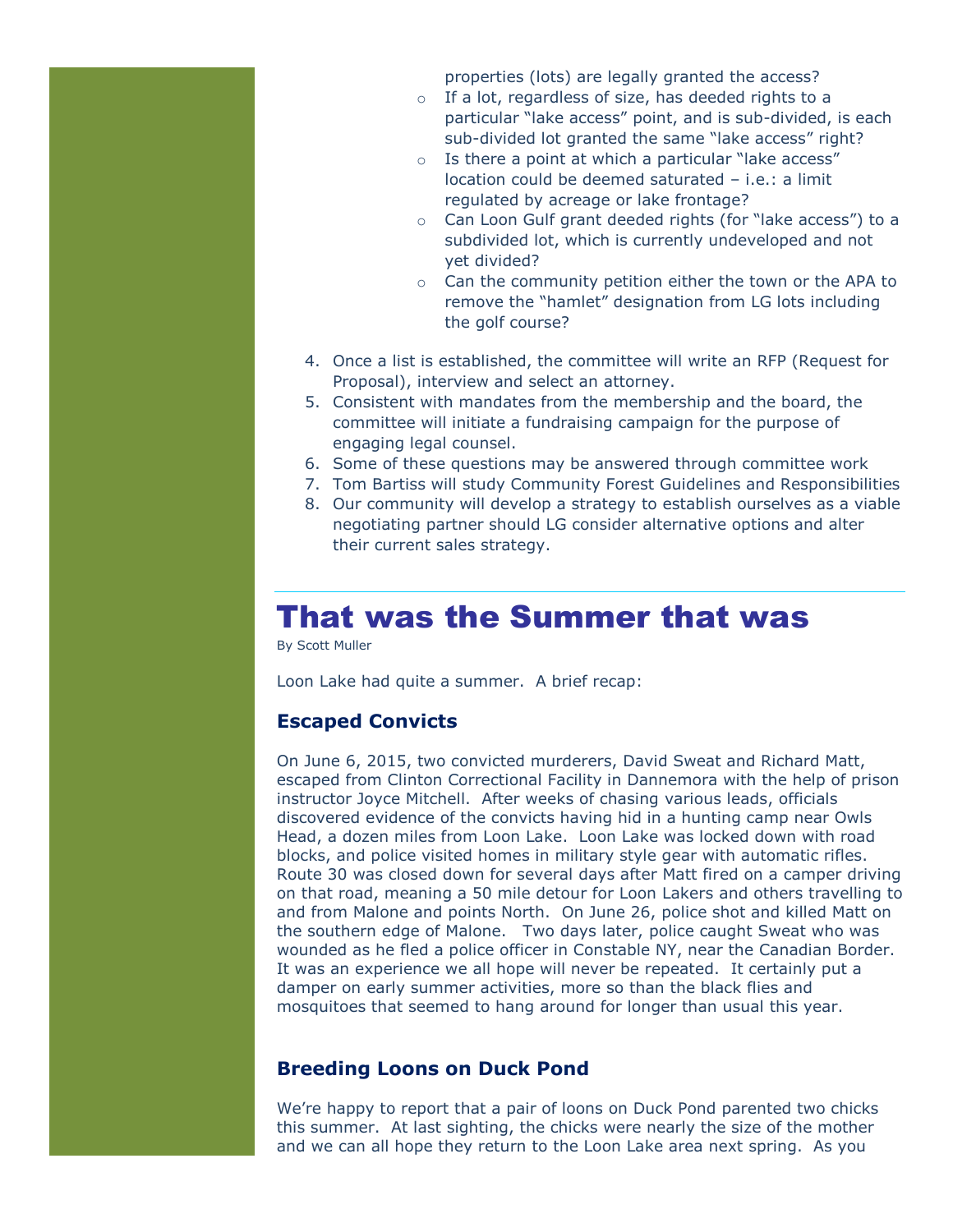know, mercury pollution and human activity have contributed to an inability for loons to reproduce. Let this be a reminder to please keep your distance from loons on the lake and any nesting areas you come across.

### **Man-eating Chipmunk Near Grass Pond?**

A frequent bicyclist on Route 26 reported several encounters with a carnivorous chipmunk on Route 26 just before Grass Pond. In late July, he encountered a chipmunk pushing something resembling a pinecone across the road. As the cyclist approached, the chipmunk abandoned its possession and darted off the road. As he rode by, he recognized the abandoned item to be a dead vole. On the cyclist's return trip, the vole was gone; presumably the chipmunk had retrieved its prey. Inquisitive, he later checked a couple of wildlife books and found that chipmunks are omnivorous, consuming small vertebrates as well as nuts and berries. On his next ride, two days later and at the same locale, a chipmunk ran across his path carrying a frog, evident from the legs sticking out of the chipmunk's mouth. The next bike ride, a couple days later and again at the same location, a chipmunk ran into the road empty handed and stood its ground staring directly at the bicyclist. Our intrepid bicyclist, concerned that the chipmunk was seeking big game this time, poured it on to get the heck out of the area. Has anyone ever encountered a maneating chipmunk either in Loon Lake or elsewhere?

### News of Old 99

A column recounting historical events in and around Loon Lake, by Wendy Ungar

In 1829, eager to stimulate economic growth in the wilderness of Northern New York State by developing the burgeoning iron ore mining and lumber industries, the state legislature passed an act commissioning the construction of a turnpike stretching from Hopkinton, in St. Lawrence County, to Port Kent in Essex County. This road would serve as a vital link between the St. Regis River systems in the west and Lake Champlain in the east, from where goods could be further transported by steamship to southern parts of the state. In addition to the tolls along the road, by taxing all lands located within three miles of the proposed route, the state could earn more revenue from the development that would occur along the route.

#### From: ["Reminiscences of Clintonville, New York" by L. Grant Palmer, 1921](http://www.rootsweb.ancestry.com/~nyclinto/areahist/cltville.html)

*Old residents used to tell of the travel on this road, they said that it was not unusual to see a string of teams nearly a mile long taking their produce to and from the markets along the river and shipping at the Lake ports. This plank road was made of planks about eight feet long and three inches thick. A person riding along our fine highways now in their expensive automobiles cannot have any idea of the business activities that were so extensive along the valley years ago, or of the benefit to the teaming operations, that the old plank road was to the early settlers and the early business activities*.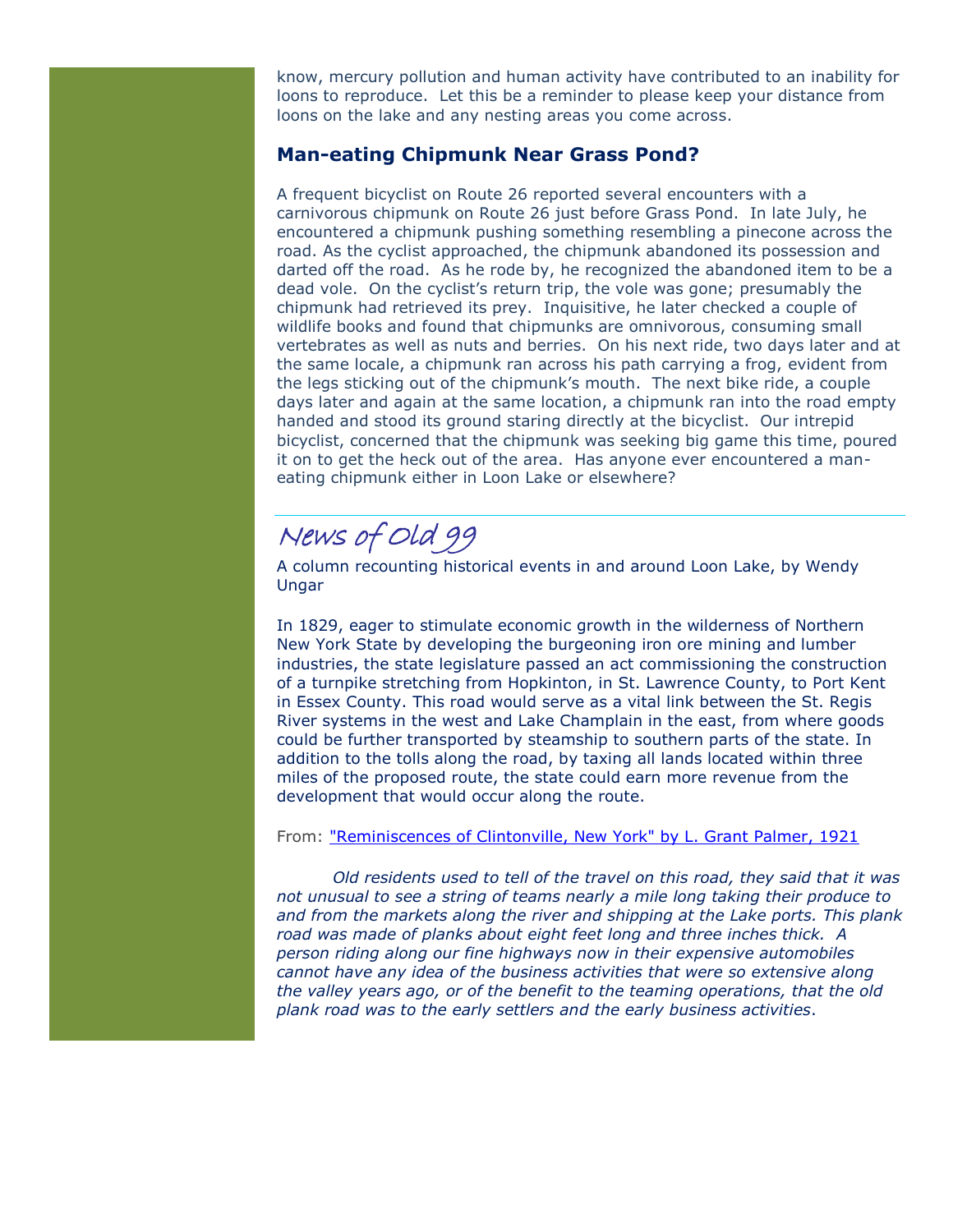

### In Memoriam

We honor the memory of those from our Loon Lake community who have passed away this year.

Lori Berkowitz

Ron Duquette

Joe and Moira LeMay

If you would like information regarding the passing of someone in our community to appear in the newsletter, please send it to [newsletter@loonlakehoa.org](mailto:newsletter@loonlakehoa.org)

Campfire flicks night's hem. Silence comes to sit with me then flies when owls call. By Sylvia Karman

Happy Holidays!



And Best Wishes for a Happy New Year!